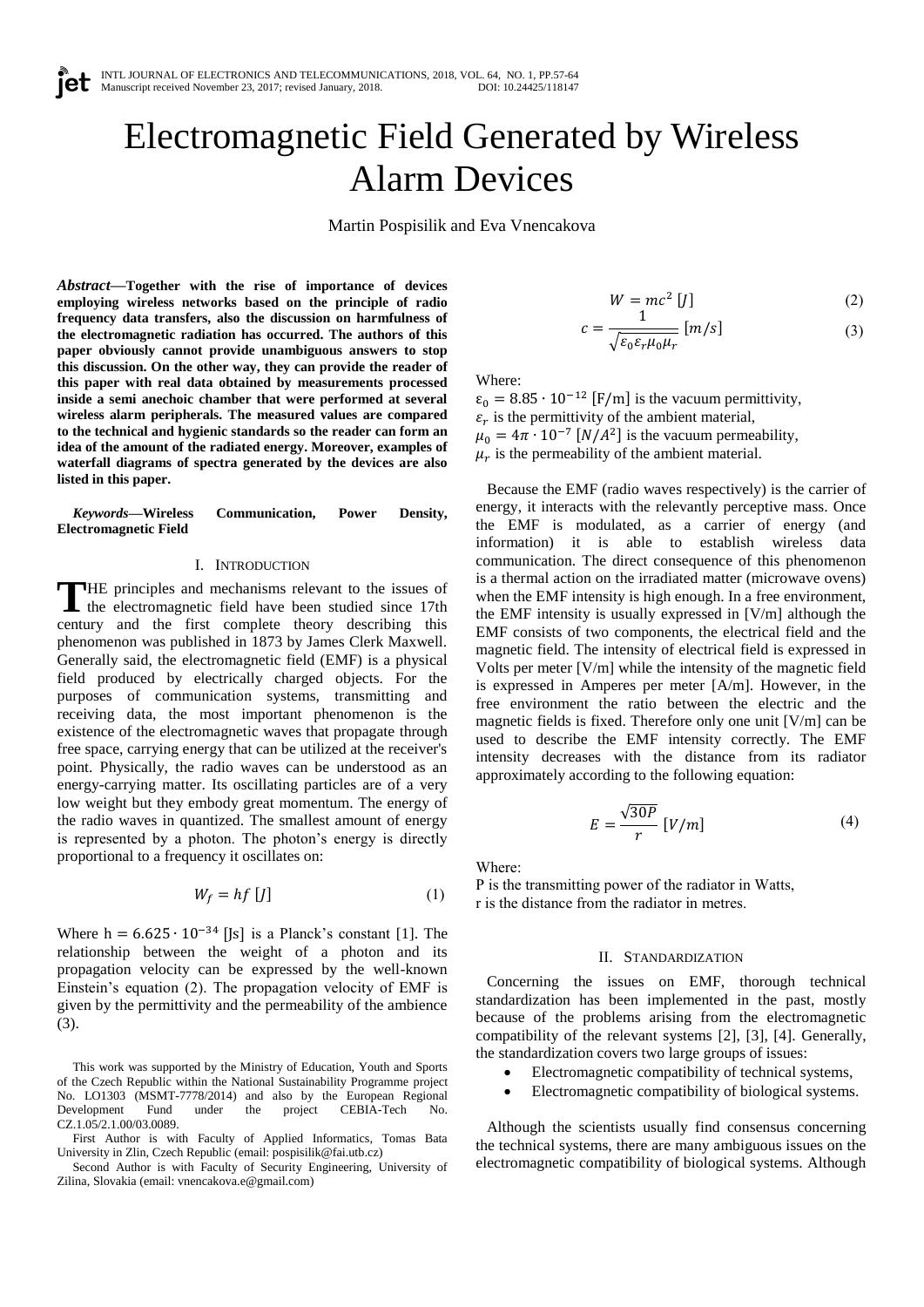the effects of EMF on the human organism have been observed for a long time, the results of existing biophysical and biophysical research in this area are not unambiguous. The biological effects of the electromagnetic field depend on its nature, the duration of action, and the properties of the organism. Since field receptors (ie, inputs of the electromagnetic field into the organism) are not known, these effects are only assessed by non-specific reactions of the organism. [1]

In the Czech Republic, the Government Regulation 1/2008 Sb. defines requirements for work and occurrence of persons in the electromagnetic field in the frequency range 0 Hz to 300 GHz. It also specifies the limits on permissible values of induced currents, absorbed power and irradiance density as enlisted in Table I.

TABLE I LIMITS DEFINED BY THE GR 1/2008 SB. [7]

| <b>Ouantity</b>                                         | <b>Employed Persons</b> | <b>Other Persons</b> | Specific con                                                  |
|---------------------------------------------------------|-------------------------|----------------------|---------------------------------------------------------------|
| Induced current<br>density $[A/m^2]^{1}$                | $\sqrt{2} \cdot 0.01$   | $\sqrt{2} \cdot 002$ | damping of st<br>of reflexitivit                              |
| Areal power<br>density $\left[\frac{W}{m^2}\right]^{2}$ | 50                      | 10                   | claims that the<br>absorber layou                             |
| Specific absorbed<br>power $[W/kg]^3$                   | (0.44)                  | $0.08^{5}$           | allows the cha<br>$L_{\text{max}}$ $\Omega \subset \text{MT}$ |

<sup>1)</sup> Valid for frequencies from 300 to 107 Hz.

<sup>2)</sup> Valid for frequencies from 1 to 3 GHz.

<sup>3)</sup> Valid for frequencies from 105 to 1010 Hz.

<sup>4)</sup> If only a part of a human body is exposed, the limit is increased to 10 W/kg or 20 W/kg for hands, feet and ankles).

5) If only a part of a human body is exposed, the limit is increased to 10 W/kg or 20 W/kg for hands, feet and ankles).

#### III. RADIO INTERFACES OF SAFETY SYSTEMS

Usually, the wireless sensors of electronic safety systems employ standardized radio bands 434 and 868 MHz. According to the standard EN 300 220 [6], the frequency band of 868.6 to 866.7 MHz is recommended for these purposes. The relevant radio bands and limits suitable for operation of the wireless sensors of electronic safety systems according to [6] are enlisted in the Table II.

For the purposes of the paper, let us assume that the wireless sensors use antennas that are close to the isotropic ones, i.e. they radiate almost equal amount of power at all directions. Then the appropriate areal power density can be calculated as follows [5]:

$$
S = g \frac{P_t}{4\pi r^2} \left[ W/m^2 \right] \tag{5}
$$

Where:

g is the antenna gain (1 for isotropic antennas),

 $P_t$  is the transmitted power,

r is the distance from the transmitter.

When compared to the limits enlisted in Table I, it can be stated that the transmitting power of these devices is quite negligible.

TABLE II SUITABLE RADIO BANDS FOR WIRELESS SAFETY SENSORS [6]

| Frequency [MHz]   | Effective radiated power limit<br><b>TW1</b> |
|-------------------|----------------------------------------------|
| $433.05 - 434.04$ | 0.01                                         |
| $868.0 - 868.6$   | 0.025                                        |
| $868.7 - 869.2$   | 0.025                                        |

### IV. THE EXPERIMENT

The experiment took place in the Laboratory of electromagnetic compatibility at the Faculty of Applied Informatics of Tomas Bata University in Zlin. The measurement was processed inside a semi anechoic chamber Frankonia SAC-3 plus by means of the following equipment:

- EMI test receiver Rohde & Schwarz ESU 8,
- EMI antenna Teseq CBL 6112.
- Controlling software Rohde & Schwarz EMC 32.

Specific construction of the chamber's ceiling improves the damping of standing waves, that may occur inside as a result of reflexitivity of the chamber's walls. The manufacturer  $\frac{10}{2}$  50 10 claims that the dome shaped roof as well as its optimized absorber layout, with ferrite and partial hybrid absorber lining, allows the chamber to act as anechoic within the frequencies from 26 MHz to 18 GHz [8].

#### *A. Configuration*

The configuration of the experiment was as depicted in Fig. 2. The tested device was placed at the test table inside the semianechoic chamber and the receiving antenna was placed at an appropriate distance. The test receiver was set to continuously scan the narrow frequency band around the frequency of 868 MHz (or 434 MHz respectively – according to the tested device) and to record the maximum measured value (MaxHold).

MaxPeak detector was selected for this kind of measurement. During the measurement, the measured device was forced to launch alarm in order to obtain its attempt to establish radio connection between the device and its controlling exchange. Both, the vertical and the horizontal antenna polarization were used. The measurement was processed until no increase of the recorded values was observed. For each of the components, one measurement for vertical and one measurement for horizontal antenna polarization were processed separately.

This configuration has previously been used in the experiment described in [9].

#### *B. Results Interpretation*

The intensity of the EMF radiated by the device inside the chamber was measured. It was assumed that the manufacturer of the devices constructed its transmitting antennas in order to radiate omnidirectionally. Therefore the devices were treated as the isotropic EMF radiators. The EMF intensity was measured in the distance of 4 metres and transmitting power was calculated according to the equation (5).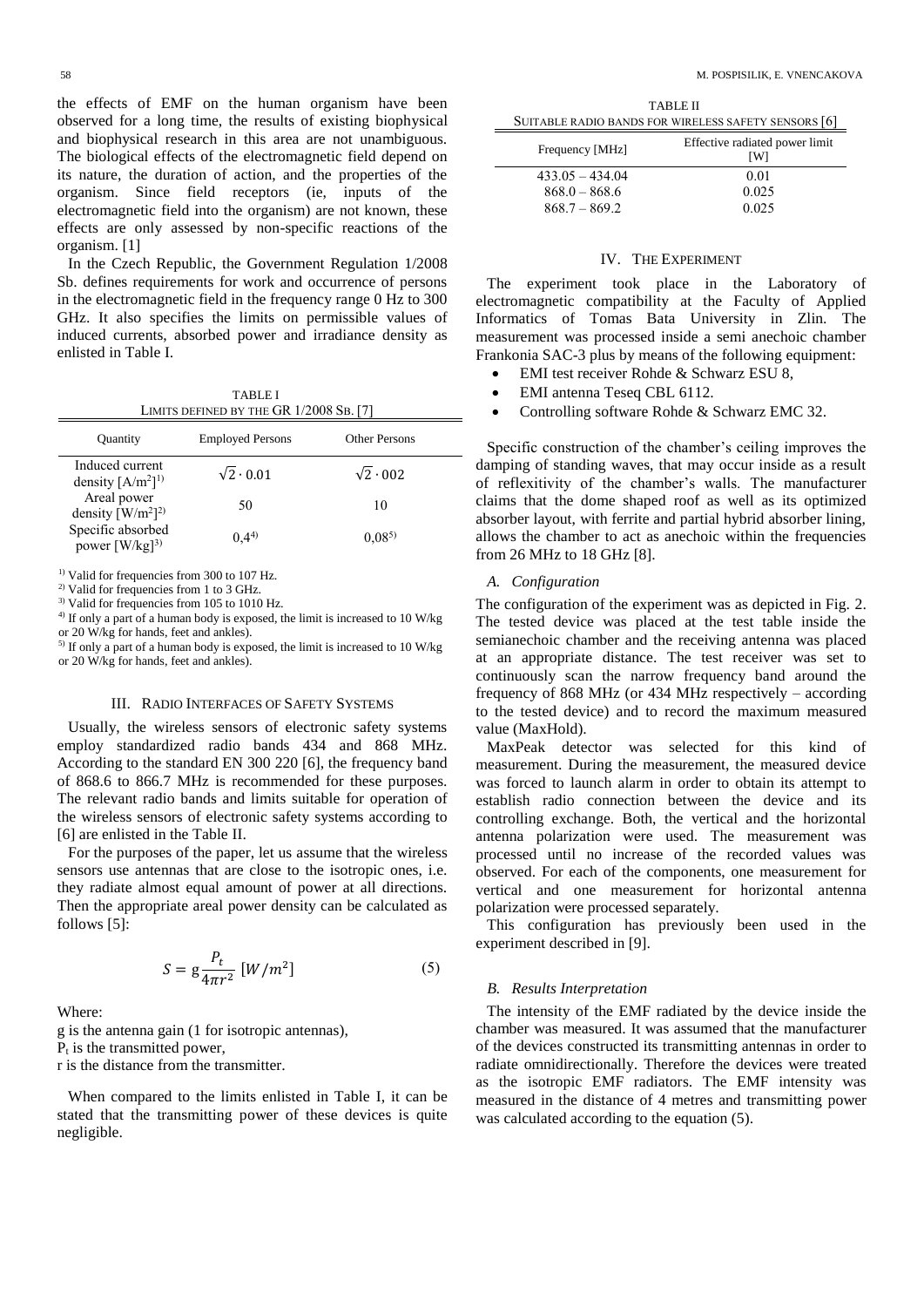

Fig. 1. Frankonia SAC 3 plus



Fig. 2. Safety system Jablotron JA 100 inside the semi anechoic chamber

## *C. Tested devices*

For the purposes of the experiment, the below enlisted devices were selected. All of them were provided by the manufacturer as subjects for testing and educational purposes. Primarily, these devices were indented to be tested on their operating ranges and possible vulnerability of their wireless communication. Once they were delivered to the laboratory, the intensity of EMF they transmitted was measured as well.

## *1) Jablotron JA-160PC*

Jablotron JA-160PC (see Figure 3) is a wireless motion detector with embedded camera. When the alarm is launched, the detector creates a picture of the observed scene. This picture can be transmitted to the control station. The wireless connection is performed in the band of 868 MHz. The device is battery operated.



Fig. 3. Jablotron JA-160PC

### *2) Jablotron JA-151M*

This is a wireless opening magnetic detector with minimized dimensions. It is a component of JA-100 Alarm system and it is intended to detection of opening of window, doors etc. of protected area. The power supply is ensured by a single lithium battery of CR2032 type. It operates in the radio band of 868 MHz.



Fig. 4. Jablotron JA-151M

#### *3) Jablotron JA-180B*

The JA-180B is a component of JA-100 Alarm system and it is intended to detection of glass breaking of glass surfaces of protected area by intruder. Its power supply is provided by an internal battery. It operates at the frequency of 868.1 MHz.

## *4) Jablotron JA-154J*

Jablotron JA-154J is a bidirectional remote controller. It allows the user to control various devices in the framework of the alarm system. Moreover, by means of this device, the user can start an emergency alarm. The device operates in the band of 868 MHz.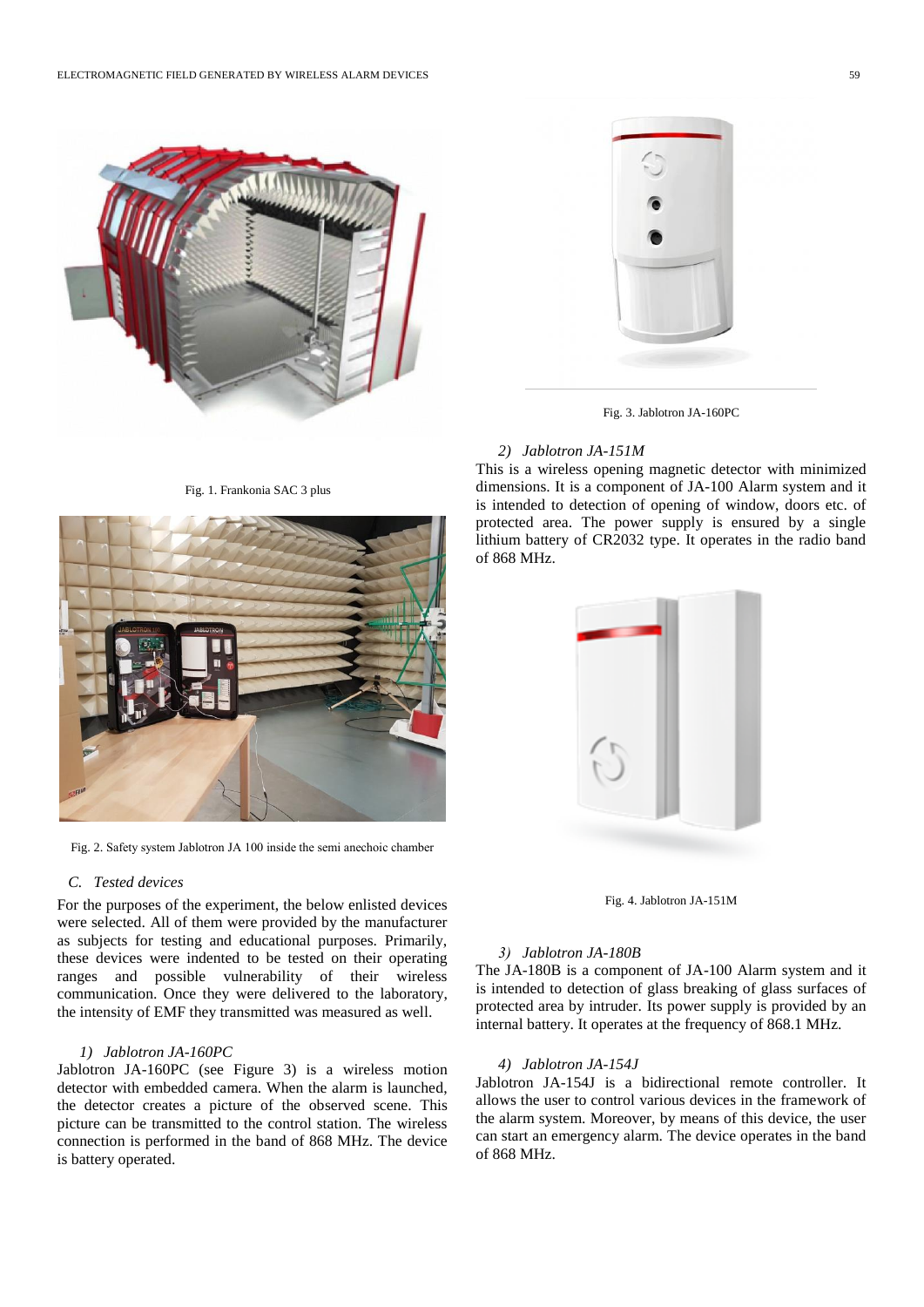## *5) Jablotron JA-60P*

This is a PIR wireless motion detector, primarily designed for monitoring of occurrence of person's inside a guarded area. Its power supply is assured by 2 LR03 batteries with 1 year average lifetime. The operating frequency of the wireless communication is 434 MHz.

## *6) Jablotron RC-11*

This is a transmitter designed in the form of a key ring. It operates on the frequency of 434 MHz and allows its user to lock or unlock the safety system as well as to start an emergency alarm.



Fig. 8. Jablotron RC-11

| <b>TABLE III</b>                   |                             |                 |                                       |                           |  |  |  |
|------------------------------------|-----------------------------|-----------------|---------------------------------------|---------------------------|--|--|--|
| RESULTS OBTAINED BY THE EXPERIMENT |                             |                 |                                       |                           |  |  |  |
| Device                             | Radio<br>frequency<br>[MHz] | Distance<br>[m] | Measured<br>Intensity<br>[dBµ $V/m$ ] | Transmitting<br>power [W] |  |  |  |
| <b>JA-160PC</b>                    | 868.090                     | 4               | 101.2                                 | 0.00707                   |  |  |  |
| JA-151M                            | 868.129                     | 4               | 99.7                                  | 0.00495                   |  |  |  |
| <b>JA-180B</b>                     | 868.089                     | 4               | 100.5                                 | 0.00594                   |  |  |  |
| JA-154J                            | 868.112                     | 4               | 90.16                                 | $5.54 \cdot 10^{-4}$      |  |  |  |
| $JA-60P$                           | 433.934                     | 4               | 65.06                                 | $1.7 \cdot 10^{-5}$       |  |  |  |
| $RC-11$                            | 433.947                     | 4               | 77.74                                 | $3.17 \cdot 10^{-5}$      |  |  |  |

TABLE IV POWER DENSITIES CALCULATED FROM THE MEASURED INTENSITIES

| Device          | Radio<br>frequency<br>[MHz] | Distance<br>of $1 \text{ m}$ | Power density $\lceil \mu W/m^2 \rceil$<br>Distance of<br>4 m | Transmitting<br>power [W] |
|-----------------|-----------------------------|------------------------------|---------------------------------------------------------------|---------------------------|
| <b>JA-160PC</b> | 868.090                     | 868.090                      | 562.6                                                         | 35.16                     |
| JA-151M         | 868.129                     | 868.129                      | 393.9                                                         | 24.62                     |
| <b>JA-180B</b>  | 868.089                     | 868.089                      | 472.7                                                         | 25.54                     |
| JA-154J         | 868.112                     | 868.112                      | 44.09                                                         | 2.76                      |
| $JA-60P$        | 433.934                     | 433.934                      | 1.35                                                          | 0.085                     |
| $RC-11$         | 433.947                     | 433.947                      | 2.52                                                          | 0.16                      |
|                 |                             |                              |                                                               |                           |

## V. RESULTS

The main results obtained by the above described experiment are enlisted in the Table III. All the final measurements were processed in the distance of 4 metres.



Fig. 5. Jablotron JA-180B



Fig. 6. Jablotron JA-154J



Fig. 7. Jablotron JA-60P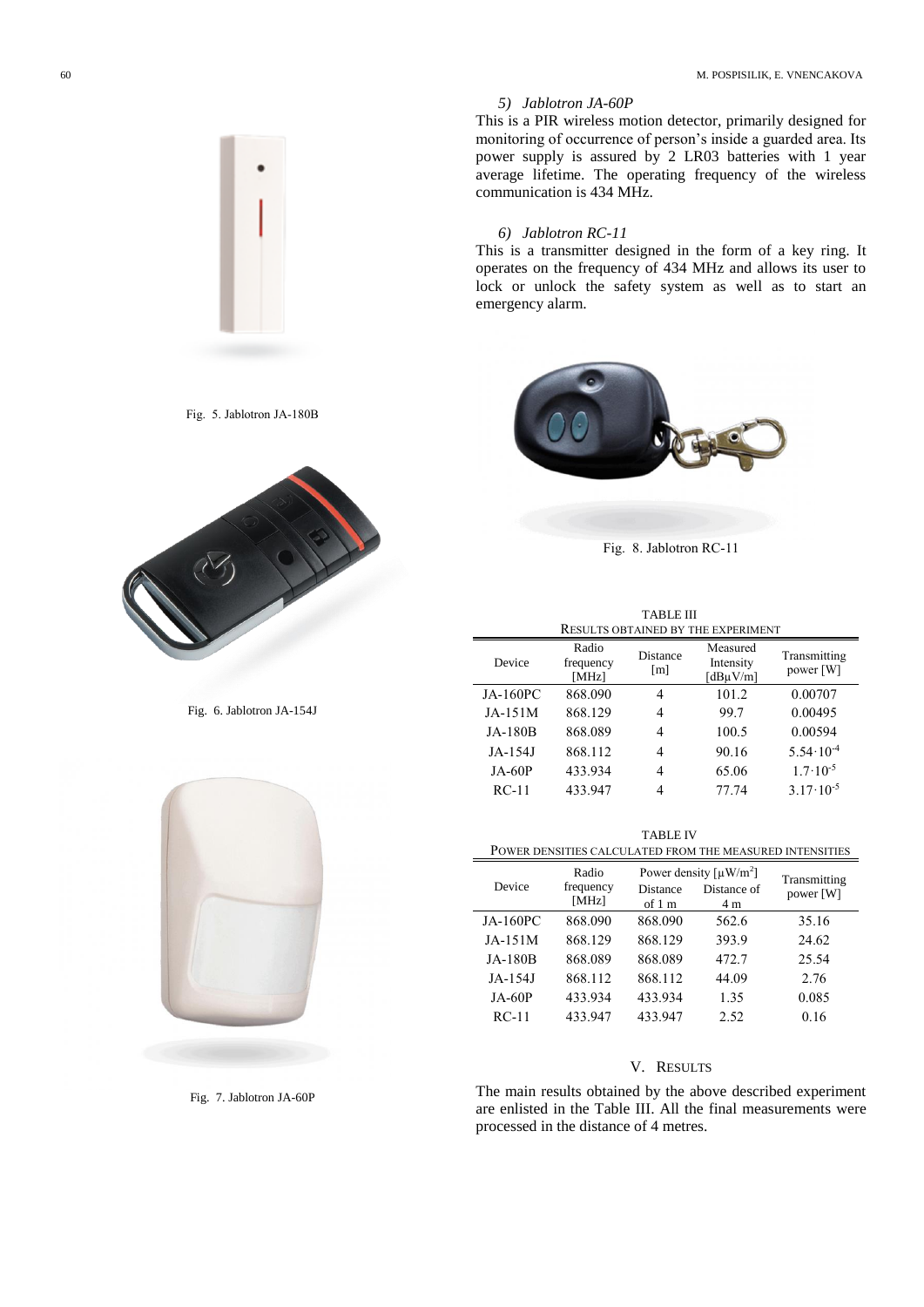

Fig. 10. Spectrum transmitted by Jablotron RC-11

According to [2] and the relevant standards, the irregularity of EVF measurement inside the semi anechoic chamber can be as high as  $\pm 4$  dB (relative to the voltage units). Due to the complexity of the problem, this uncertainty is allowed even for officially certified test laboratories. For example, if the measured intensity is  $100 \pm 4$  dB $\mu$ V/m, it means that the real value of EVF may lie somewhere between 63.096 and 158.489 mV/m, resulting in the calculated transmitting power from 2.123 to 13.4 mW. Of course, there are methods to increase the accuracy of the measurement, but they needs a lot of time and expenses in orders of thousands of Euro. Therefore the authors consider the obtained results as satisfying.

Finally, let us concern the issues on the areal power density as it is expressed in the Table I. This can be calculated by the equation (5). The calculated power densities in the distance of 1 and 4 metres from the devices are enlisted in the Table IV. It can surely be stated, that in the distance of 1 m from the device, even the short-term peak value of the transmitting power is lower than 1 mW. This is 10 000x lower value than required by the Regulation 1/2008 Sb [7].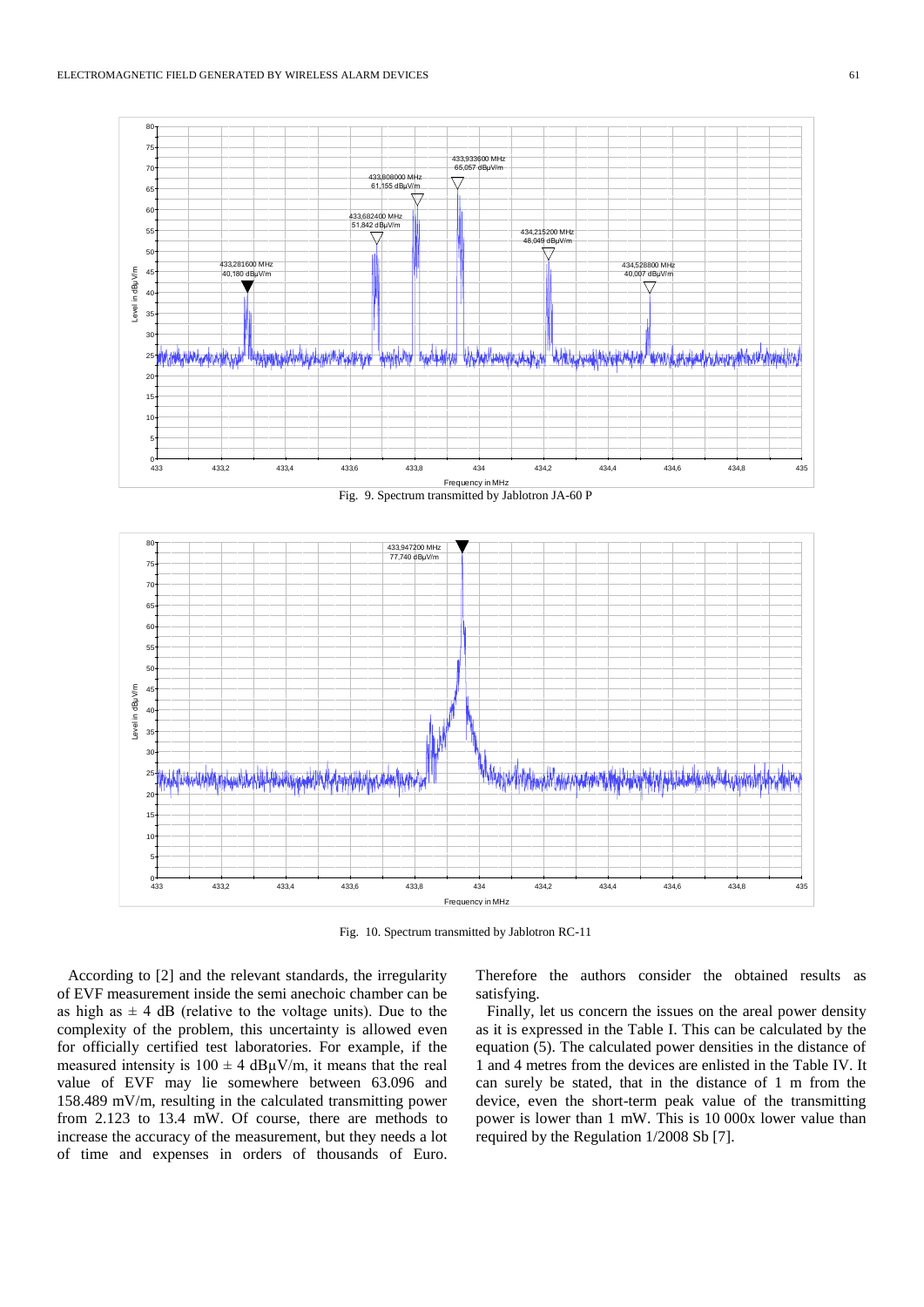

Fig. 11. Spectrum transmitted by Jablotron JA-154J



Fig. 12. Spectrum transmitted by Jablotron JA-151M

In the figures 9 to 14, there are screenshots of the measured spectra for all of the above mentioned devices. As it was mentioned above, the receiver was forced to continuously cycle through the frequency range until the maximum values were detected. Apart from the spectra, waterfall diagrams of the transmitted signals were also recorded. An example of such diagram is depicted in Fig. 15. It shows that different signs of the transmitted message generate specific spectrum. It also shows that the signs last a specific period of time.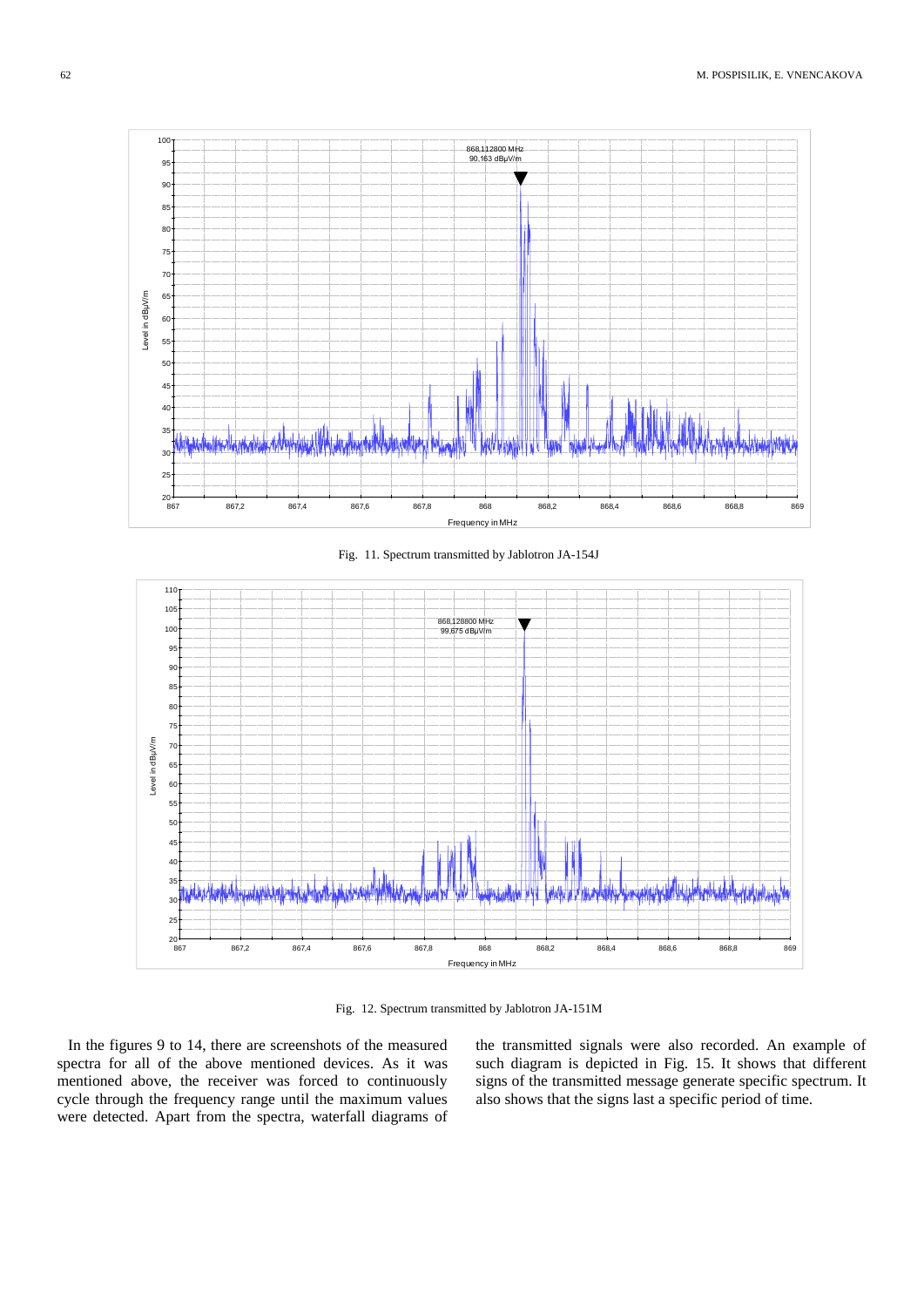

Fig. 13. Spectrum transmitted by Jablotron JA-180B



Fig. 14. Spectrum transmitted by Jablotron JA-160PC



Fig. 15. Waterfall diagram – example of a piece of the message sent by a device. The x axis represents frequency in a narrow band around the nominal transmitting frequency while the y axis represents time.